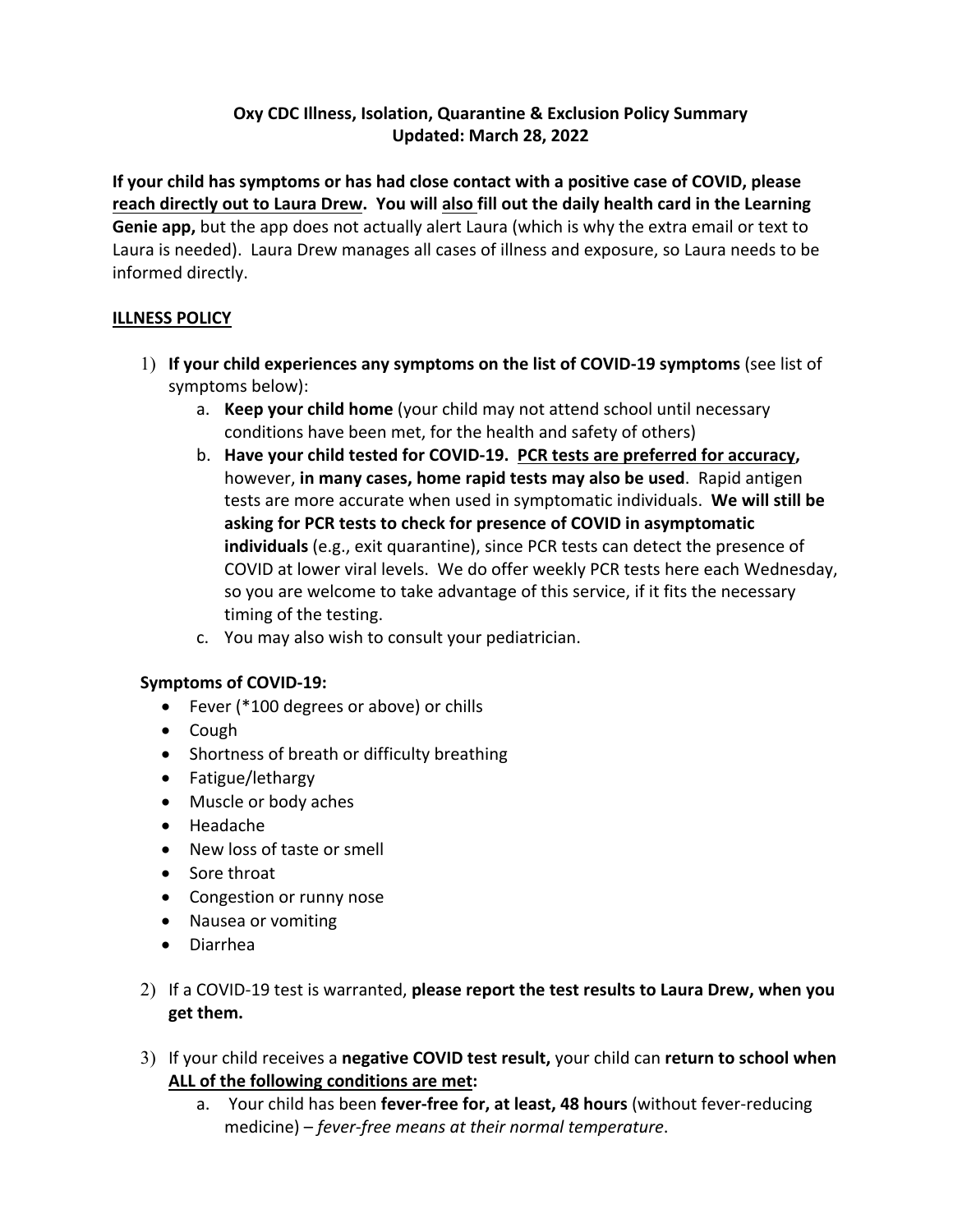- b. Your child feels **basically back to him/herself** except for some mild lingering cold symptoms (light congestion, mild and intermittent cough). He/she has no other symptoms of illness and is **generally feeling and functioning well**.
- c. **Your child's cold symptoms have started to improve.**
- d. If any lingering cough is present, it is **fairly mild and intermittent.**
- e. Your child's runny nose is **not impacting his/her general functioning at school**:
	- The nose is not so consistently runny that it is **wetting his/her mask frequently**, necessitating changing masks several times throughout the day, and/**or having to wipe his/her nose and go wash his/her hands continually**.
- f. **\*\*NOTE: If you believe that your child meets all of the conditions above for returning to school, do a mask test with your child. Have your child wear a mask at home for, at least, one hour. If your child has trouble breathing with his/her mask on (stuffiness) and/or your child's mucus wets the mask to the point where it needs to be changed, or your child needs to blow/wipe nose more than once or twice, before the hour is up, then your child needs to stay home for a while longer, until symptoms improve.**
- 4) **Children returning from illness (after testing negative for COVID) will need to remain masked all day (except for eating, drinking and sleeping) until symptoms are gone.**
- 5) If your child's **COVID test is positive,** your child will need to **isolate (stay home). Please see isolation instructions below.**
- 6) For any symptoms that are **not COVID-19 related**, our regular Illness Policy would apply (see main Parent Handbook). The current illness policy, however, supersedes the main Parent Handbook illness policies, with regard to requiring all children to be **48 hours fever-free (without fever reducing medication**).

### 7) **Seasonal Allergies**

If your child has cold-like symptoms and you believe that these symptoms are due to ongoing, seasonal allergies (e.g. you and/or your child have/has a history of allergies), you can have your pediatrician confirm that the symptoms are due to seasonal allergies, and your child can attend school with a doctor's note confirming the presence of allergies. However, we do request that, if your child is going to attend school while allergy symptoms are present, your child should be on a daily dose of children's allergy medicine (e.g. Claritin, Zyrtec). This helps children manage their day with their masks on (hard to do with a very runny nose or congestion), and it helps identify that we are not dealing with contagious cold symptoms.

### **ISOLATION FOR A CONFIRMED CASE OF COVID (symptomatic or asymptomatic)**

- A child with a confirmed case of COVID needs to **isolate for a** *minimum* **of 5 days**, regardless of vaccination status and regardless of whether or not he/she has symptoms.
- The first day of symptoms or day that the sample was collected for the first positive test is Day 0.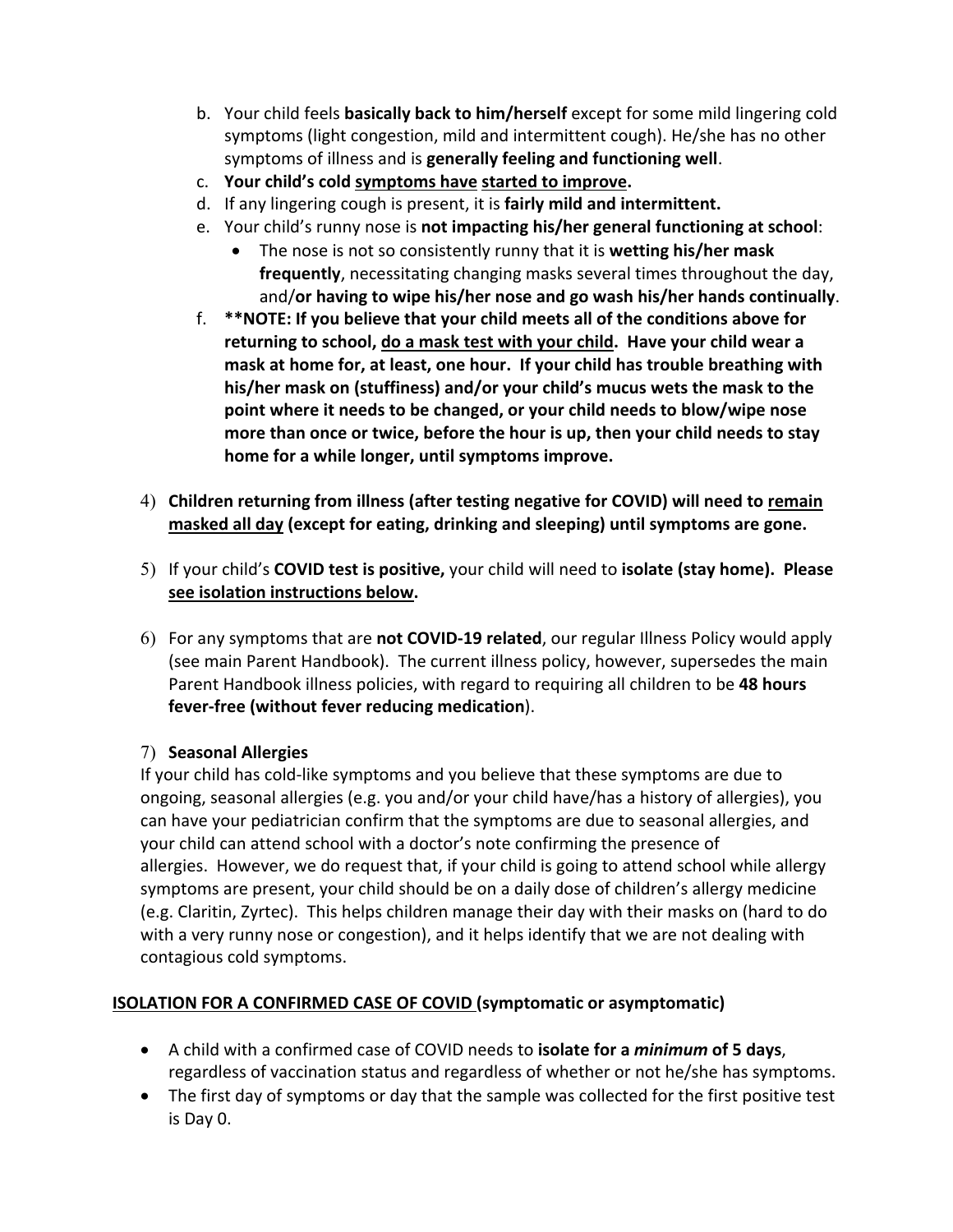- **Day 1 is the** *first full day after* **the onset of symptoms or the sample was collected for the first positive test result.**
- Children with COVID-19 can **end isolation after Day 5** and return to school **ONLY if ALL of the following criteria are met:** 
	- $\circ$  A COVID-19 viral test collected on Day 5 or later is negative (a rapid antigen test is preferred in this particular case)
	- $\circ$  The child has been fever-free for, at least, 48 hours (without the use of feverreducing medicine)
	- $\circ$  The child's other symptoms have completely resolved (child is symptom-free)

#### OR

Isolation can end after Day 10 if BOTH these criteria are met:

- $\circ$  The child has been fever-free for, at least, 48 hours (without the use of feverreducing medicine)
- o The child's other symptoms have completely resolved (child is symptom-free).
- I**f the child exits isolation before Day 10, the child must wear a well-fitting, medical grade mask (surgical, KN95, KF94) for a total of 10 days** (since onset of symptoms or first positive test) **while at school, indoors and outdoors** (except when eating, drinking or sleeping).

#### **QUARANTINE FOR EXPOSURE TO CONFIRMED CASE OF COVID**

For **fully vaccinated** children who are **up to date on their booster shots**, or for children who have recovered from a laboratory confirmed case of COVID within the last 90 days:

- The child does not have to quarantine if he/she is exposed to a confirmed case of COVID.
- It is recommended (but not required) that the child be tested for COVID 3 to 5 days after their last exposure to the case (children recovered from COVID in last 90 days do not have to test).

For children who are **unvaccinated, not fully vaccinated**, or who are vaccinated but **not up to date on their booster shots** (eligible for a booster but have not yet received a booster shot):

- A) **Single Exposure**: If the exposure to the confirmed case was an **isolated event** and there is not a continuing exposure:
	- a. If the child is asymptomatic, he/she may attend school, however:
		- i. It is requested that the child be tested for COVID as soon as possible after learning about the exposure (rapid antigen test okay).
		- ii. **The child must get a PCR test for COVID on Day 3 to 5 after last exposure** (Day 0 is day of last exposure, and Day 1 is the next full day).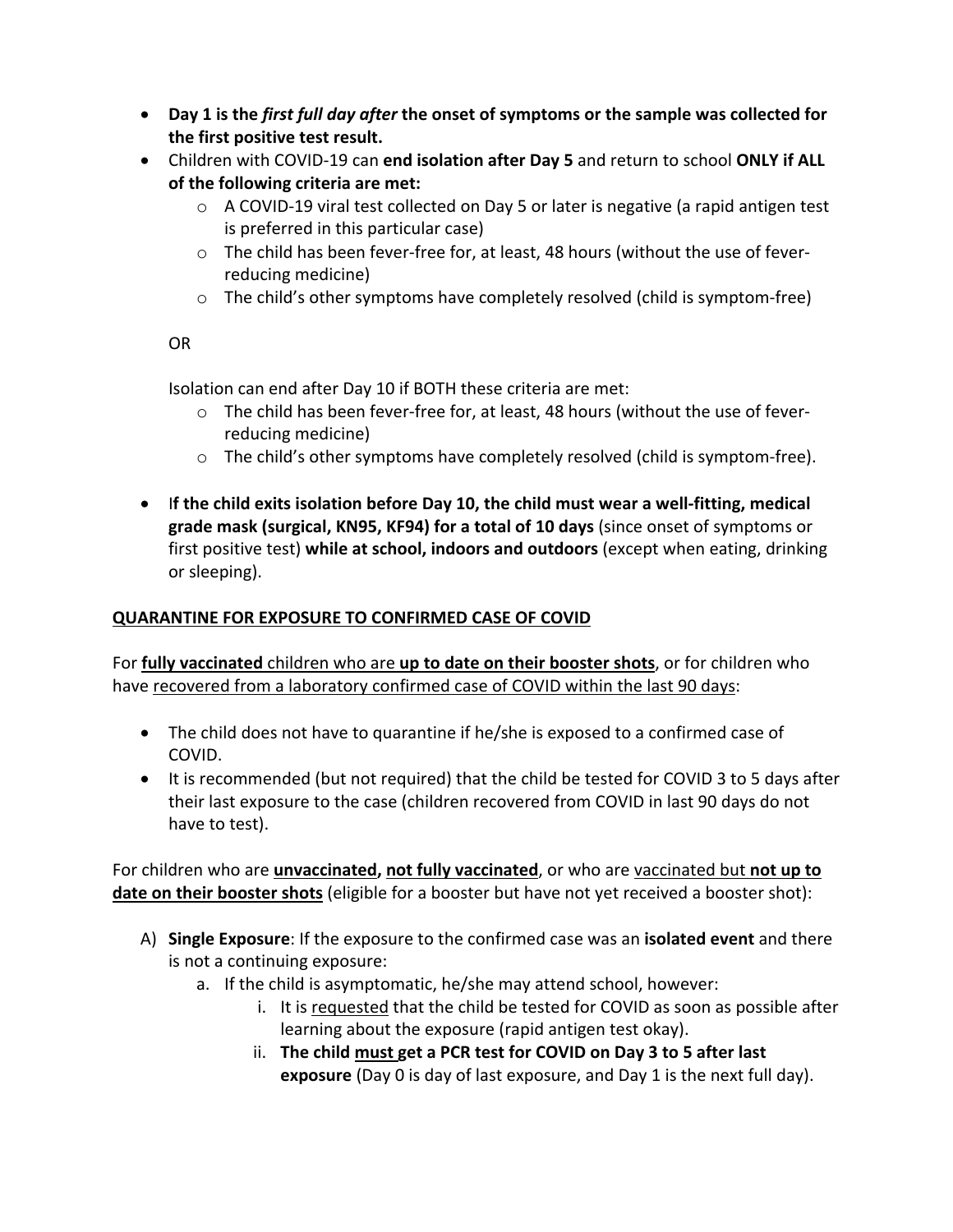- iii. The child **must wear a well-fitting, medical grade mask (surgical, KN95, KF94) for a total of 10 days** (since exposure) **while at school, indoors and outdoors** (except when eating, drinking or sleeping).
- b. If symptoms occur, the child should immediately isolate and test (do not wait until day 5 after exposure to test if symptoms develop earlier). If positive, isolate as directed above.
- B) **Ongoing Exposure:** If the person with the confirmed case is a household member and the child has an **ongoing exposure to COVID** (or any ongoing exposure), then the child should **quarantine for a minimum of 3 days**.
	- a. It is requested that the child be tested for COVID as soon as possible after learning about the exposure (rapid antigen test okay).
	- b. In order for the child to return to school, the **child must receive a negative result from a PCR test taken on Day 3** (3rd full day after COVID case is confirmed), the child can return to school.
		- i. The child **must wear a well-fitting, medical grade mask (surgical, KN95, KF94) for a total of 10 days** (after the case was confirmed) **while at school, indoors and outdoors** (except when eating, drinking or sleeping).
	- c. If symptoms occur, the child should immediately isolate and test (do not wait until day 3 after exposure to test if symptoms develop earlier). If positive, isolate as directed above.

**NOTES: In settings with active outbreaks, quarantine and isolation may be extended for additional days by LA County Public Health outbreak investigators, to help lower the risk of ongoing transmission at the site.**

### **Travel**

Domestic travel by airplane no longer requires a quarantine period, but the child should be tested for COVID with a PCR test on Day 3 to 5 after returning.

For international travel, a 5-day quarantine with PCR testing on day 3 to 5 after return is required for anyone not up to date on his/her COVID vaccinations.

# **Additional Reasons for Excluding Child from Child Care Environment**

# A) **Household member/daily cohort member of child has symptoms of COVID-19**

- Child should stay home until household/daily cohort member gets COVID-19 test results
- If the test is negative, the child can return (assuming the child meets illness policy criteria).
- If the test is positive, the quarantine instructions for children above should be followed.

### B) A **household member/daily cohort member of the child** who is **unvaccinated, or not up to date on vaccinations,** has **close contact** with a person with a **confirmed case of COVID-19**:

a. The child should stay home.